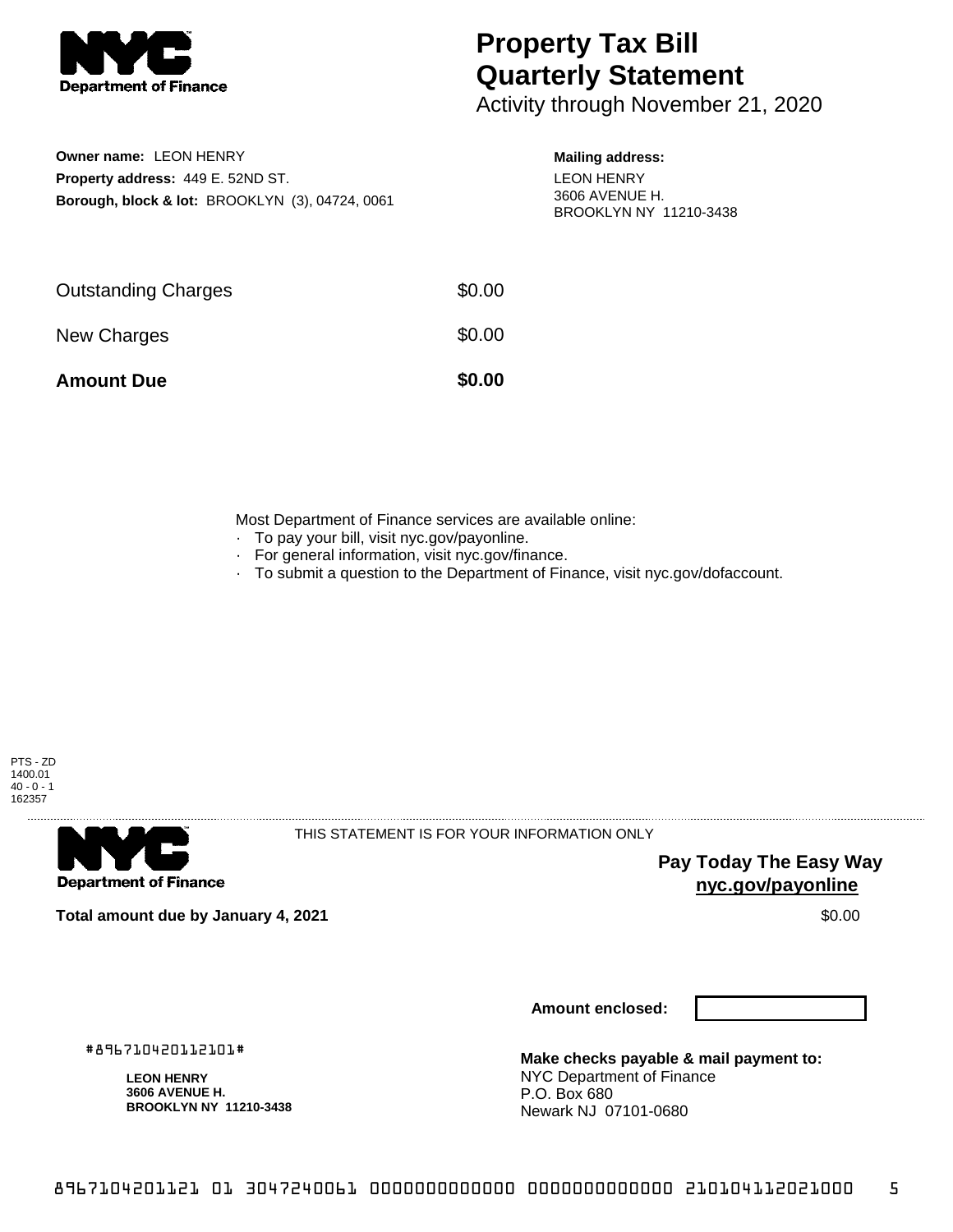

| <b>Previous Charges</b>                                             |                      |                 | Amount                         |
|---------------------------------------------------------------------|----------------------|-----------------|--------------------------------|
| Total previous charges including interest and payments              |                      |                 | \$0.00                         |
| <b>Current Charges</b>                                              | <b>Activity Date</b> | <b>Due Date</b> | Amount                         |
| Finance-Property Tax<br><b>Adopted Tax Rate</b><br>Payment Adjusted | 01/01/2021           | 01/01/2021      | \$0.00<br>$$-19.30$<br>\$19.30 |
| <b>Total current charges</b>                                        |                      |                 | \$0.00                         |
| <b>Tax Year Charges Remaining</b>                                   | <b>Activity Date</b> | <b>Due Date</b> | Amount                         |
| Finance-Property Tax<br><b>Adopted Tax Rate</b>                     |                      | 04/01/2021      | \$0.00<br>$$-19.30$            |
| <b>Early Payment Discount</b><br>Payment Adjusted                   | 01/01/2021           | 04/01/2021      | \$0.20<br>\$19.10              |
| Total tax year charges remaining                                    |                      |                 | \$0.00                         |
| <b>Overpayments/Credits</b>                                         | <b>Activity Date</b> | <b>Due Date</b> | Amount                         |
| <b>Credit Balance</b>                                               |                      | 07/01/2020      | $$ -38.40$                     |
| Total overpayments/credits remaining on account                     |                      |                 | \$38.40                        |

You must apply for a refund or a transfer of credits resulting from overpayments within six years of the date of **the overpayment or credit. Please note that overpayments and credits are automatically applied to unpaid taxes.**

## **Home banking payment instructions:**

- 1. **Log** into your bank or online bill pay website.
- 2. **Add** the new payee: NYC DOF Property Tax. Enter your account number, which is your boro, block and lot, as it appears here: 3-04724-0061 . You may also need to enter the address for the Department of Finance. The address is P.O. Box 680, Newark NJ 07101-0680.
- 3. **Schedule** your online payment using your checking or savings account.

## **Did Your Mailing Address Change?** If so, please visit us at **nyc.gov/changemailingaddress** or call **311.**

When you provide a check as payment, you authorize us either to use information from your check to make a one-time electronic fund transfer from your account or to process the payment as a check transaction.